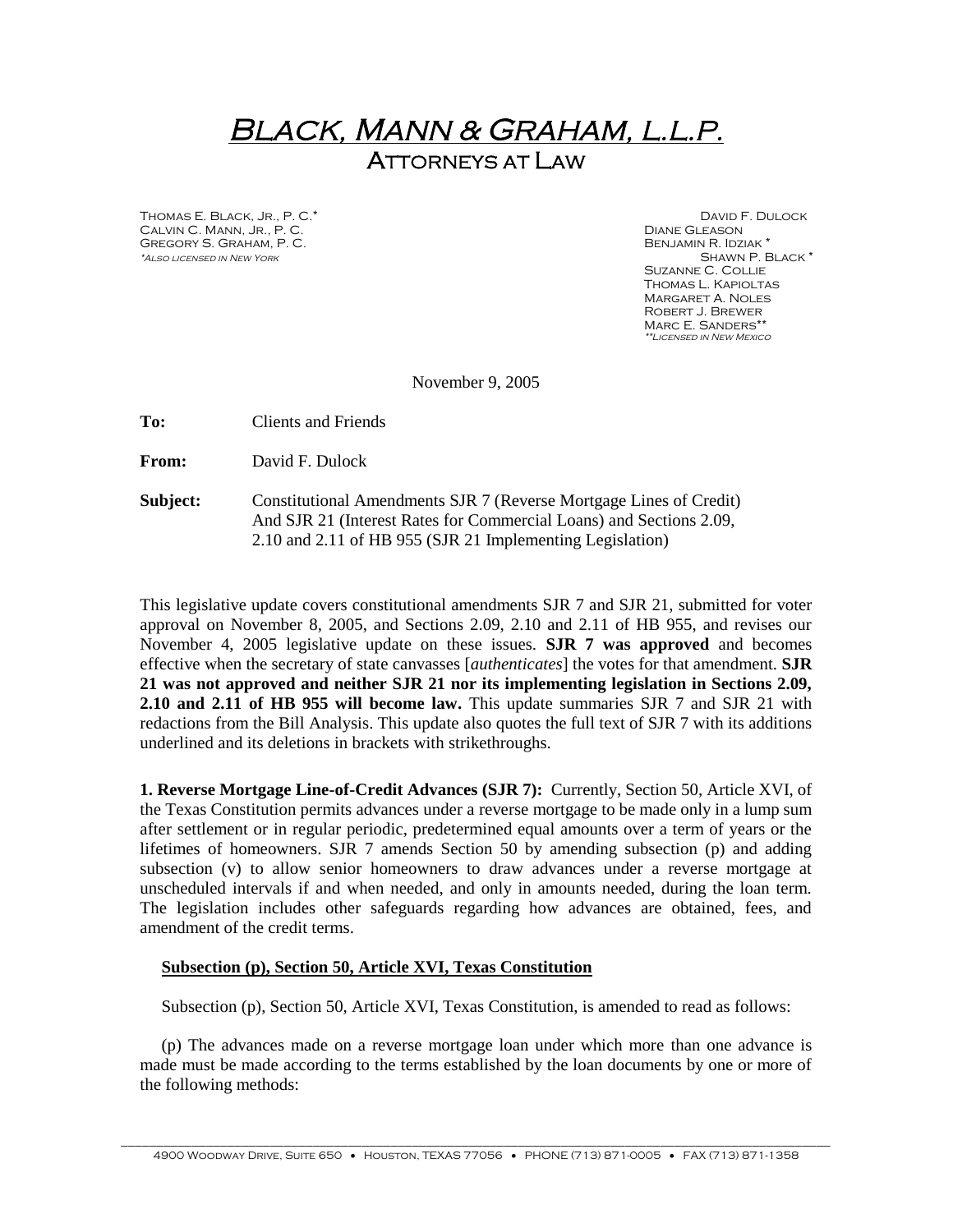*Legislative Update Memo (Constitutional Amendments) November 9, 2005 Page 2 of 3*

(1) an initial advance at any time and future advances at regular intervals;

(2) an initial advance at any time and future advances at regular intervals in which the amounts advanced may be reduced, for one or more advances, at the request of the borrower; [ $\Theta$ F] (3) an initial advance at any time and future advances at times and in amounts

requested by the borrower until the credit limit established by the loan documents is reached;

(4) an initial advance at any time, future advances at times and in amounts requested by the borrower until the credit limit established by the loan documents is reached, and subsequent advances at times and in amounts requested by the borrower according to the terms established by the loan documents to the extent that the outstanding balance is repaid; or

(5) at any time by the lender, on behalf of the borrower, if the borrower fails to timely pay any of the following that the borrower is obligated to pay under the loan documents to the extent necessary to protect the lender's interest in or the value of the homestead property:

(A) taxes;

(B) insurance;

(C) costs of repairs or maintenance performed by a person or company that is not an employee of the lender or a person or company that directly or indirectly controls, is controlled by, or is under common control with the lender;

(D) assessments levied against the homestead property; and

(E) any lien that has, or may obtain, priority over the lender's lien as it is established in the loan documents.

## **Subsection (v), Section 50, Article XVI, Texas Constitution**

Section 50, Article XVI, Texas Constitution, is amended by adding Subsection (v) to read as follows:

(v) A reverse mortgage must provide that:

(1) the owner does not use a credit card, debit card, preprinted solicitation check, or similar device to obtain an advance;

(2) after the time the extension of credit is established, no transaction fee is charged or collected solely in connection with any debit or advance; and

(3) the lender or holder may not unilaterally amend the extension of credit.

*Note: Subsection 50(u), Article XVI, Texas Constitution, authorizes the Texas Finance Commission and the Credit Union Commission to interpret subsections 50(a)(7), 50(e)-50(p) [which subsections authorize and include reverse mortgage provisions], and subsection 50(t) [which authorizes home equity lines of credit]. However, Subsection 50(u) does not authorize agency interpretations of new subsection 50(v), even though subsection 50(v) contains line of credit provisions identical to those in subsection 50(t).*

**2. Interest Rates for Commercial Loans (SJR 21):** Texas law limits the interest rate on all loans, including commercial loans. Most states do not regulate interest rates for commercial loans among sophisticated parties. Because federal law allows banks to import interest rates from the state in which they are headquartered, banks with headquarters outside the state of Texas are not subject to our interest rate ceilings. If SJR 21 had been approved in the November 8, 2005 election, it would have allowed the legislature to create exemptions to the maximum rates of interest provision in Section 11, Article XVI, of the Texas Constitution.